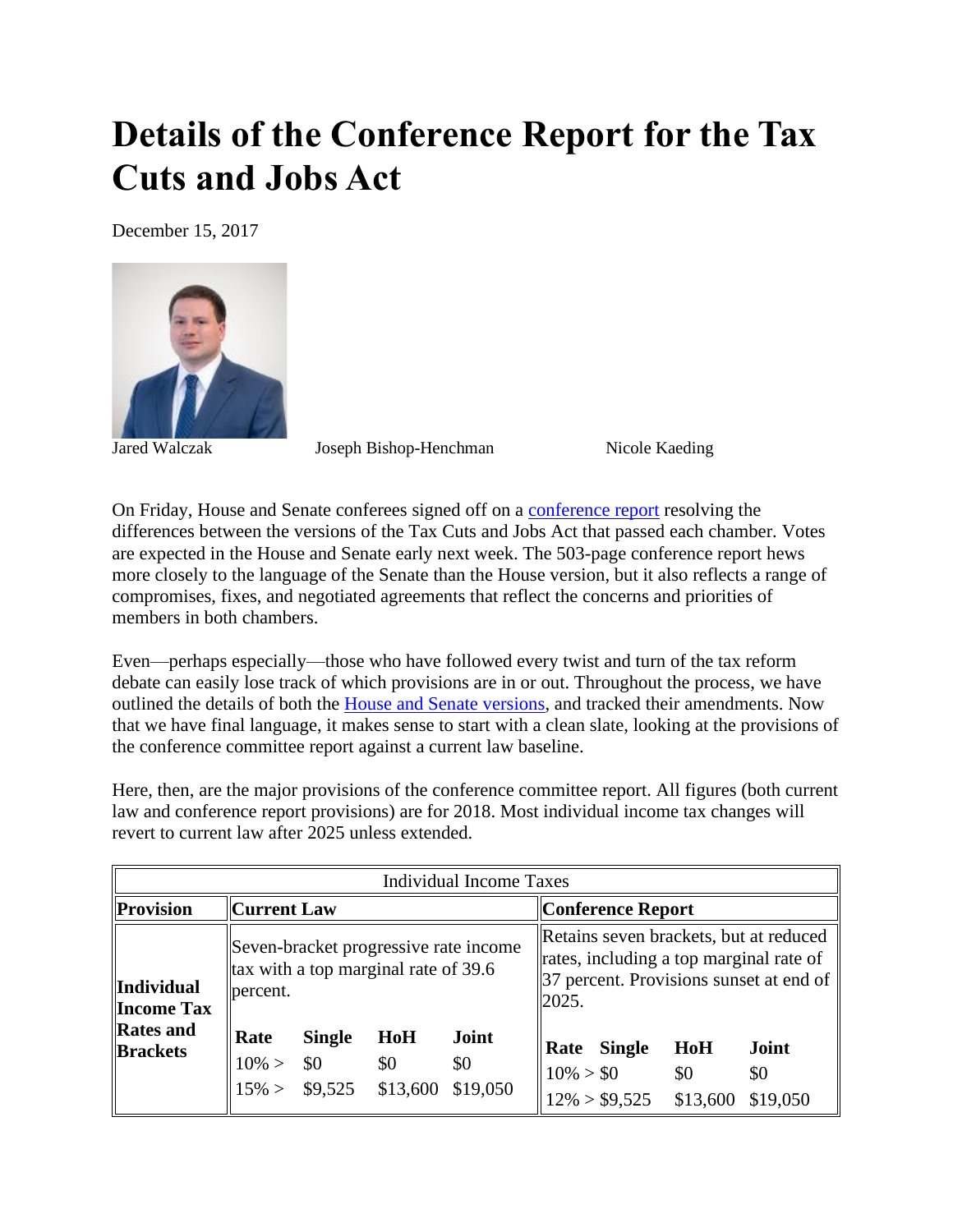| Indexing                                                 | $25\% >$<br>\$38,700 \$51,800 \$77,400<br>\$93,700 \$133,850 \$156,150<br>$28\% >$<br>\$195,450 \$216,700 \$237,950<br>$33\% >$<br>\$424,950 \$424,950 \$424,950<br>$35\% >$<br>$39.6\% > $426,700 $453,350 $480,050$<br>Individual income tax provisions                                                                                                                   | $22\% > $38,700$ \$51,800 \$77,400<br>$24\% > $82,500$ \$82,500 \$165,000<br>$32\% > $157,500 $157,500 $315,000$<br>$35\% > $200,000 $200,000 $400,000$<br>$37\% > $500,000 $500,000 $600,000$<br>Individual income tax provisions                                                                                                                                                                                                                                                                                                                                                                                               |
|----------------------------------------------------------|-----------------------------------------------------------------------------------------------------------------------------------------------------------------------------------------------------------------------------------------------------------------------------------------------------------------------------------------------------------------------------|----------------------------------------------------------------------------------------------------------------------------------------------------------------------------------------------------------------------------------------------------------------------------------------------------------------------------------------------------------------------------------------------------------------------------------------------------------------------------------------------------------------------------------------------------------------------------------------------------------------------------------|
| <b>Provisions</b><br><b>Standard</b><br><b>Deduction</b> | indexed to the Traditional CPI measure<br>of inflation.<br>Standard deduction of \$6,500 for single<br>filers, \$9,550 for heads of household,<br>and \$13,000 for joint filers. The current<br>code also offers a \$4,150 per-person<br>standard deduction along with an<br>additional standard deduction of \$1,300<br>for the aged or blind $(\$1,600$ if<br>unmarried). | indexed to the Chained CPI measure of<br>inflation.<br>Increases the standard deduction to<br>\$12,000 for single filers, \$18,000 for<br>heads of household, and \$24,000 for<br>joint filers, while eliminating the<br>personal exemption. Provisions sunset<br>at the end of 2025.                                                                                                                                                                                                                                                                                                                                            |
| Above the<br>Line<br><b>Deductions</b>                   | Provides a range of above-the-line<br>deductions which can be claimed<br>regardless of whether a filer itemizes.                                                                                                                                                                                                                                                            | Repeals the moving expense deduction<br>(except for active duty military<br>personnel) and eliminates the alimony<br>deduction effective 2019 (though those<br>receiving alimony no longer count it as<br>income). Retains other above-the-line<br>deductions, including educator<br>expenses and student loan interest.<br>Graduate student tuition waivers also<br>remain in place.                                                                                                                                                                                                                                            |
| <b>Itemized</b><br><b>Deductions</b>                     | Offers a list of itemized deductions,<br>claimable in place of the standard<br>deduction. The mortgage interest<br>deduction is currently limited to \$1<br>million in mortgage debt and \$100,000<br>in equity debt.                                                                                                                                                       | Retains the charitable contribution<br>deduction. Also retains the mortgage<br>interest deduction for acquisition, but<br>limited (for new purchases) to<br>\$750,000 in mortgage debt, while<br>eliminating the deduction for equity<br>debt. Caps the state and local tax<br>deduction at \$10,000 (property plus<br>choice of income or sales taxes, as<br>under current law), except for taxes<br>paid or accrued in carrying on a trade<br>or business. The medical expense<br>deduction threshold is lowered to 7.5<br>percent for 2018, and reverts to 10<br>percent thereafter. Eliminates other<br>itemized deductions. |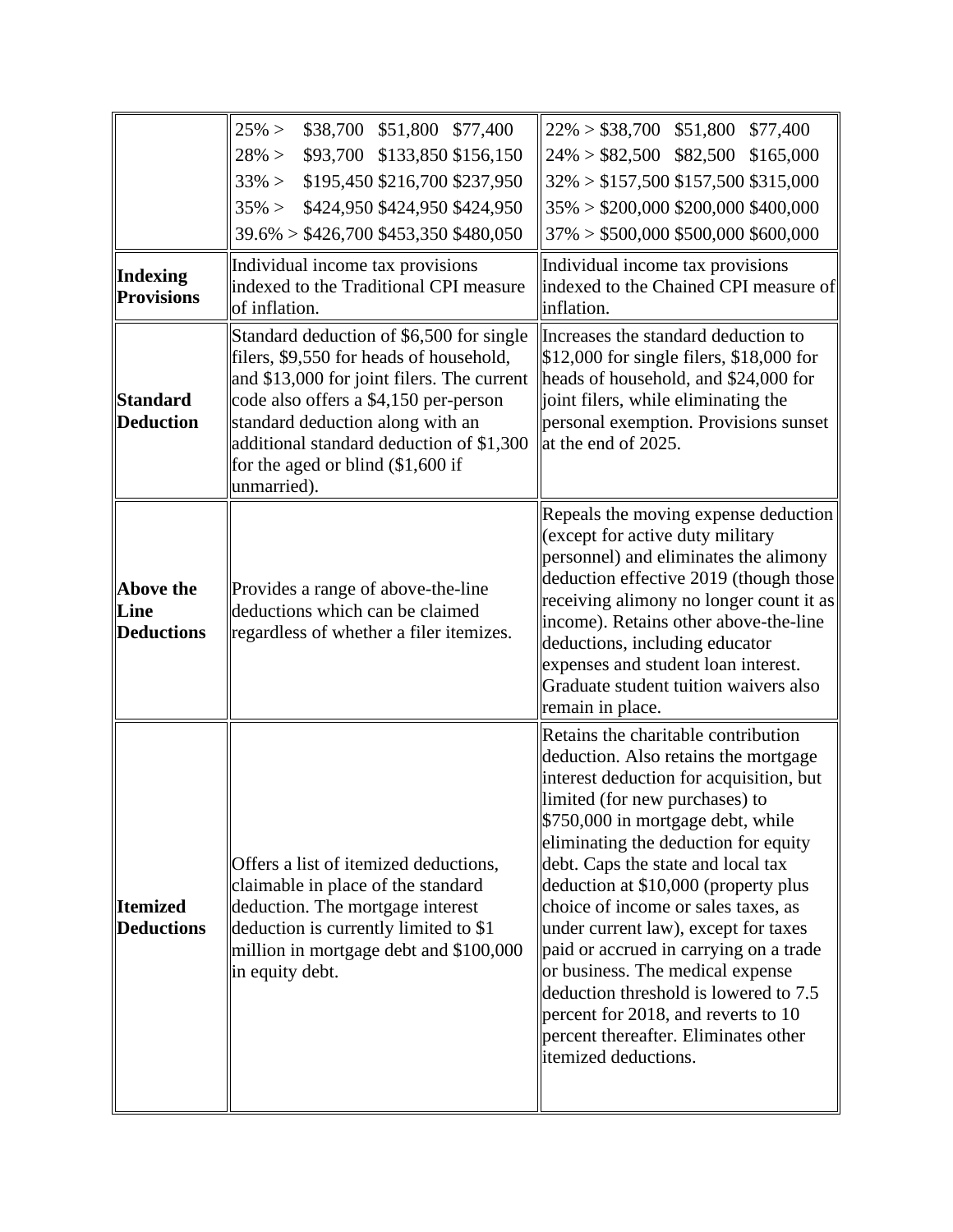| Child and<br><b>Family Tax</b><br><b>Credits</b> | Partially refundable \$1,000 child tax<br>credit for the first two children, with a<br>less generous Additional Child Credit<br>for third and subsequent children.                                                                                                                                                                                                                                                                                                                                                                                                                                    | Increases the child tax credit to \$2,000.<br>Of this, \$1,400 would be refundable,<br>with the refundable portion indexed to<br>inflation. All dependents ineligible for<br>the child tax credit are eligible for a<br>new \$500 per-person family tax credit.<br>Provisions begin to phase out at<br>\$400,000 (\$200,000 for single filers).<br>Social Security Numbers required for<br>portions of the above. All provisions<br>sunset at the end of 2025. |
|--------------------------------------------------|-------------------------------------------------------------------------------------------------------------------------------------------------------------------------------------------------------------------------------------------------------------------------------------------------------------------------------------------------------------------------------------------------------------------------------------------------------------------------------------------------------------------------------------------------------------------------------------------------------|----------------------------------------------------------------------------------------------------------------------------------------------------------------------------------------------------------------------------------------------------------------------------------------------------------------------------------------------------------------------------------------------------------------------------------------------------------------|
| <b>Alternative</b><br>Minimum<br><b>Tax</b>      | Imposes a two-rate alternative minimum<br>tax (AMT) with an \$86,200 exemption<br>and a \$164,100 exemption phaseout for<br>ioint filers. (Other exemptions and<br>phaseout thresholds exist for single<br>filers and married filing separately.)<br>Under the AMT, the standard deduction, million for joint filers. (Other<br>personal exemption, and state and local<br>tax deduction are disallowed (among<br>others), the mortgage interest deduction<br>is limited to first and second residences,<br>and certain other deductions (including<br>the medical expense deduction) are<br>limited. | Increases the exemption to \$109,400<br>and raises the phaseout threshold to \$1<br>exemptions and phaseout thresholds<br>exist for single filers and married filing<br>separately, and are also adjusted.)                                                                                                                                                                                                                                                    |
| 529<br><b>Deduction</b>                          | Allows a deduction for deposits into a<br>529 account for college tuition and<br>expenses.                                                                                                                                                                                                                                                                                                                                                                                                                                                                                                            | Expands the use of 529 accounts to<br>cover tuition for students in K-12<br>private schools and homeschooling<br>costs.                                                                                                                                                                                                                                                                                                                                        |
| <b>Business Taxes</b>                            |                                                                                                                                                                                                                                                                                                                                                                                                                                                                                                                                                                                                       |                                                                                                                                                                                                                                                                                                                                                                                                                                                                |
| Provision                                        | <b>Current Law</b>                                                                                                                                                                                                                                                                                                                                                                                                                                                                                                                                                                                    | <b>Conference Report</b>                                                                                                                                                                                                                                                                                                                                                                                                                                       |
| Corporate<br><b>Tax Rate</b>                     | Multi-bracket corporate income tax<br>structure with a top marginal rate of 35<br>percent and a bubble rate of 39 percent.                                                                                                                                                                                                                                                                                                                                                                                                                                                                            | Single-rate 21 percent corporate<br>income tax.                                                                                                                                                                                                                                                                                                                                                                                                                |
| Treatment of  <br>Pass-<br>Through<br>Income     | Subject to individual income tax rates<br>and brackets.                                                                                                                                                                                                                                                                                                                                                                                                                                                                                                                                               | Adopts a 20 percent deduction for<br>pass-through income, limited to the<br>greater of (a) 50 percent of wage<br>income or (b) 25 percent of wage<br>income plus 2.5 percent of the cost of<br>tangible depreciable property for<br>qualifying businesses, including<br>publicly traded partnerships but not                                                                                                                                                   |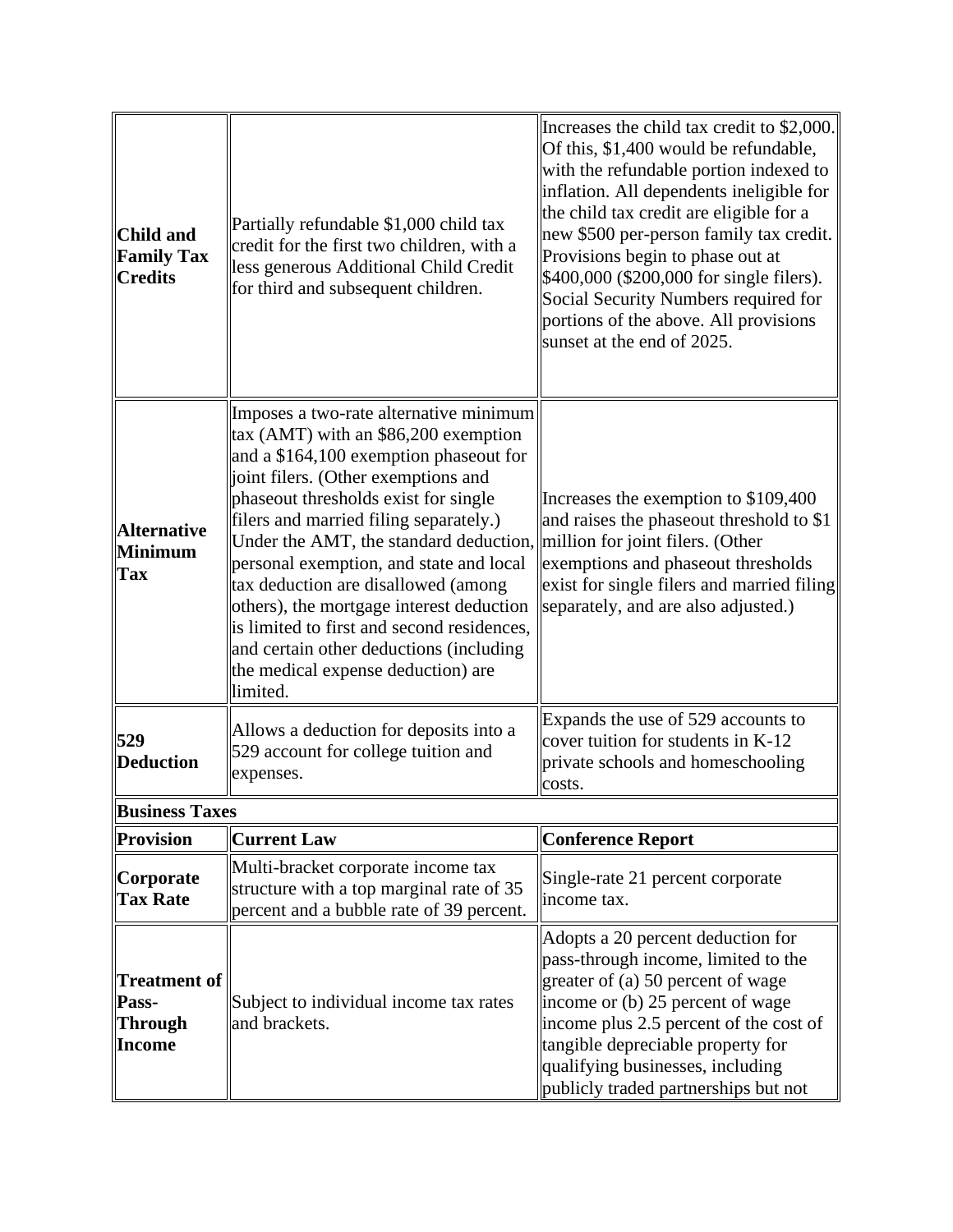|                                                            |                                                                                                                                                                                                                                                                             | including certain service providers.<br>Limitations (both caps and exclusions)<br>do not apply for those with incomes<br>below \$315,000 (joint), and phase out<br>over a \$100,000 range.                                                                                                                                              |
|------------------------------------------------------------|-----------------------------------------------------------------------------------------------------------------------------------------------------------------------------------------------------------------------------------------------------------------------------|-----------------------------------------------------------------------------------------------------------------------------------------------------------------------------------------------------------------------------------------------------------------------------------------------------------------------------------------|
| Capital<br>Investment                                      | In relevant part, allows 50 percent<br>bonus depreciation of short-lived capital<br>investment, such as machinery and<br>equipment, through 2020, and offers<br>Section 179 small business expensing<br>with a cap of \$500,000 and a phaseout<br>beginning at \$2 million. | Allows full (100 percent) expensing of<br>short-lived capital investment, such as<br>machinery and equipment, for five<br>years, then phases out the provision<br>over the subsequent five, and raises<br>Section 179 small business expensing<br>cap to \$1 million with a phaseout<br>starting at \$2.5 million.                      |
| <b>Alternative</b><br><b>Minimum</b><br>Tax                | Applies a 20 percent tax rate to a more<br>broadly defined alternative definition of<br>income.                                                                                                                                                                             | Corporate AMT is repealed.                                                                                                                                                                                                                                                                                                              |
| Tax<br><b>Treatment of</b><br><b>Interest</b>              | Allows a full deduction for interest paid<br>(with no cap).                                                                                                                                                                                                                 | Caps net interest deduction at 30<br>percent of earnings before interest,<br>taxes, depreciation, and amortization<br>(EBITDA) for four years, and 30<br>percent of earnings before interest and<br>taxes (EBIT) thereafter.                                                                                                            |
| <b>Net</b><br>Operating<br>Loss (NOL)<br><b>Provisions</b> | Generally, net operating losses can be<br>carried back two years or forward<br>twenty years, with no limits with regard<br>to taxable income.                                                                                                                               | Eliminates net operating loss<br>carrybacks while providing indefinite<br>net operating loss carryforwards,<br>limited to 80 percent of taxable<br>income.                                                                                                                                                                              |
| <b>Cash</b><br><b>Accounting</b>                           | Businesses with less than \$5 million in<br>income may elect to use the cash<br>method of accounting.                                                                                                                                                                       | Increases eligibility to businesses with<br>up to \$25 million in income.                                                                                                                                                                                                                                                               |
| <b>Business</b><br><b>Credits and</b><br><b>Deductions</b> | Provides a range of business credits and<br>deductions.                                                                                                                                                                                                                     | Modifies, but does not eliminate, the<br>rehabilitation credit and the orphan<br>drug credit, while limiting the<br>deduction for FDIC premiums.<br>Amortizes the Research &<br>Experimentation Credit after 2021.                                                                                                                      |
| <b>Income</b>                                              | <b>International</b> Imposes a worldwide system of<br>taxation.                                                                                                                                                                                                             | Moves to a territorial system with anti-<br>abuse rules and a base erosion anti-<br>abuse tax (BEAT) at a standard rate of<br>5 percent of modified taxable income<br>over an amount equal to regular tax<br>liability for the first year, then 10<br>percent through 2025 and 12.5 percent<br>thereafter, with higher rates for banks. |